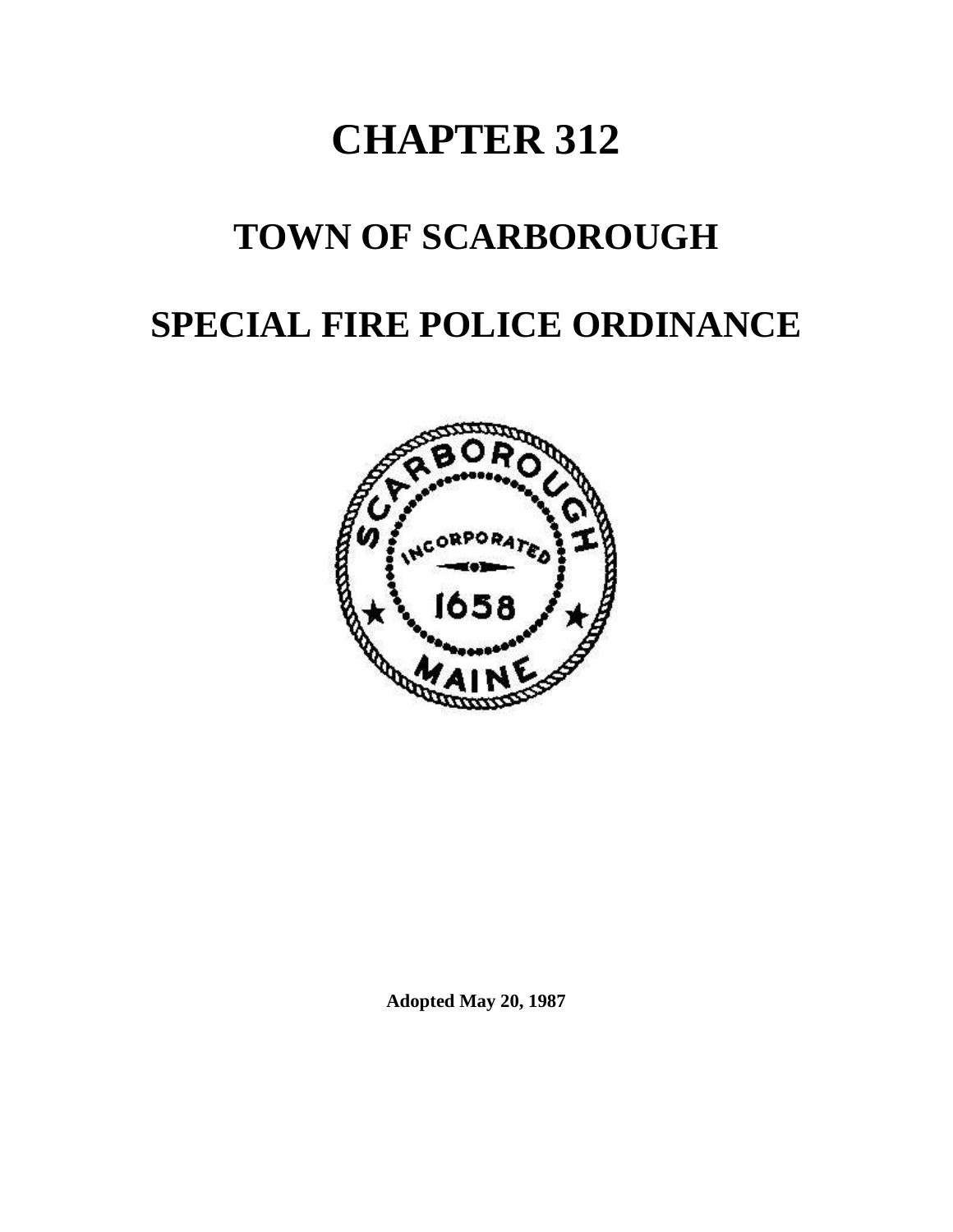#### **TABLE OF CONTENTS**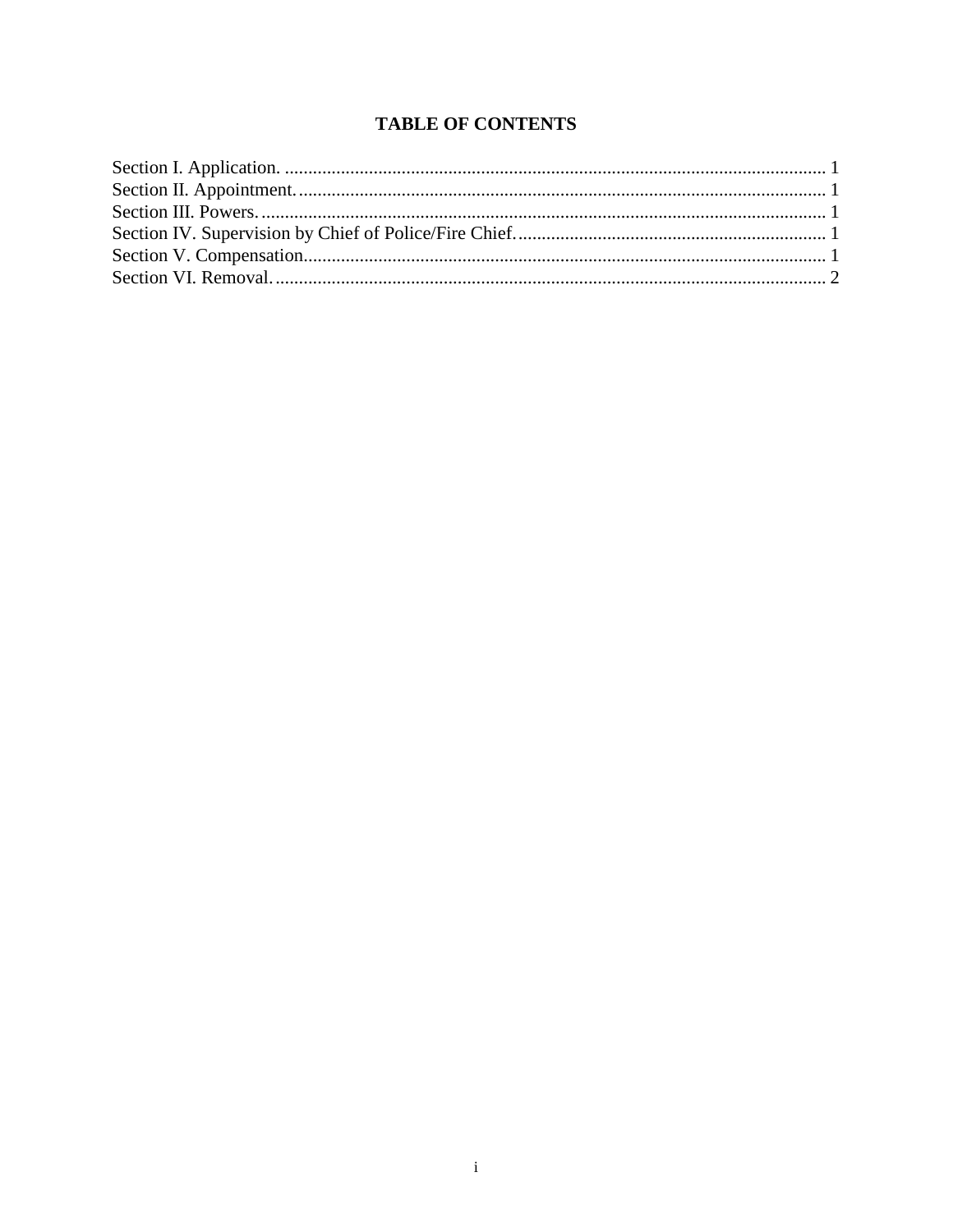#### **CHAPTER 312 TOWN OF SCARBOROUGH SPECIAL FIRE-POLICE ORDINANCE**

#### <span id="page-2-0"></span>**Section I. Application.**

Persons desiring appointment as Special Fire-Police shall make application to the Chief of Police upon forms prescribed by the Chief of Police and containing such information as the Chief of Police shall require.

#### <span id="page-2-1"></span>**Section II. Appointment.**

The Chief of Police, upon recommendation from the Fire Chief, may appoint Special Fire-Police to serve for a term of one (1) year. Appointments may be continued by the Chief of Police on a one (1) year basis to expire March 31 of each year.

#### <span id="page-2-2"></span>**Section III. Powers.**

Special Fire-Police shall be empowered to direct traffic, to participate in crowd control measures and to act pursuant to specific direction and authorization of the Police Department or Fire Department at the scene of fires, accidents, or when called to duty by either the Police Department or Fire Department. Such Special Fire-Police shall have none of the other powers of a regular police or fire officer and shall serve only during his or her term of office. Such Special Fire-Police shall not wear a uniform or cap in a color or style similar to that worn by the regular police officers of the Town. Such Special Fire-Police shall not have the power of arrest or issue legal process, and shall not wear, carry or otherwise display any firearm. Such Special Fire-Police shall be authorized to equip his/her motor vehicle with a red light in accordance with Title 29, Section 1368 Maine Revised Statutes. This authorization shall be contingent on the member making application to the Fire Chief, and shall be governed by the same application process and regulations already established for members of the Scarborough Fire Department.

#### <span id="page-2-3"></span>**Section IV. Supervision by Chief of Police/Fire Chief.**

The members of the Special Fire-Police shall serve under the control and supervision of the Chief of Police and the Fire Chief. The Chief of Police and Fire Chief are authorized to prescribe the organization, training, and such other regulations and conditions of the membership, as the Chiefs shall deem necessary or appropriate. The Chiefs may also institute such disciplinary actions as the Chiefs deem necessary or appropriate for violation of this Article or any regulations.

#### <span id="page-2-4"></span>**Section V. Compensation.**

Special Fire-Police shall be compensated at the same rate as volunteer firemen. Payment will be made from the Fire Department payroll, except in cases of the Special Fire-Police being activated for a totally Police related incident. Payment, in such cases will be made by the Police Department.